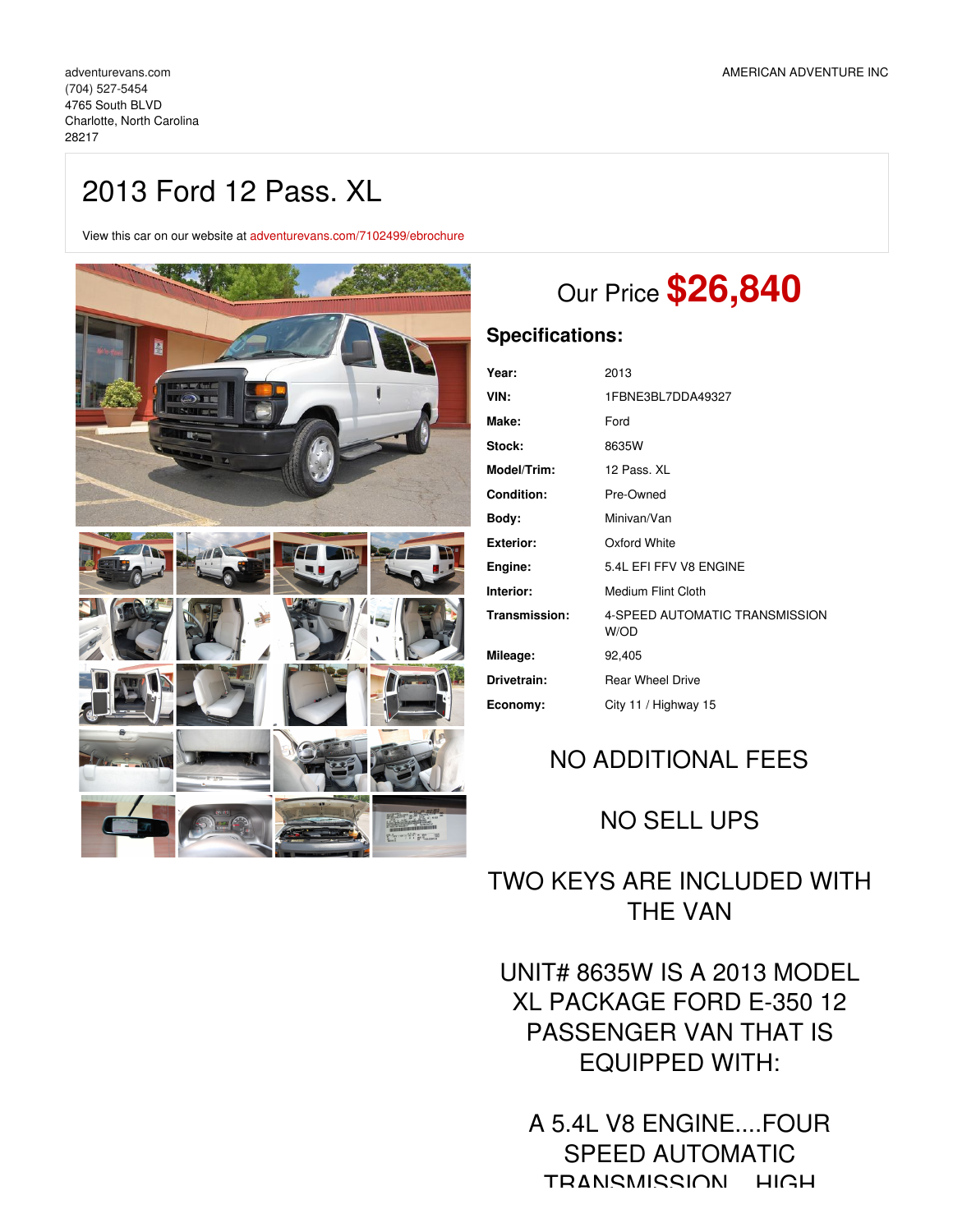TEMI HULLOUS IN THE HIGH HIGH CAPACITY FRONT AIR CONDITIONING, DOES NOT HAVE REAR AIR....POWER WINDOWS....POWER DOOR LOCKS....TILT STEERING....ROLL STABILITY CONTROL....AM / FM STEREO....DARK TINTED WINDOWS....33 GALLON FUEL TANK....FOUR WHEEL ANTI-LOCK BRAKES....

THE INTERIOR OF THIS VAN IS IN GOOD CONDITION AND IT IS FREE OF ANY UNPLEASANT ODORS.

MECHANICALLY IT IS READY TO HIT THE ROAD! THE OIL CHANGE IS FRESH AND EVERYTHING ON THE VAN IS IN PROPER WORKING ORDER.

RECENT SERVICES INCLUDE;

ENGINE OIL CHANGED TO INCLUDE ENGINE OIL FILTER

NORTH CAROLINA STATE INSPECTION, PASSED

FOUR NEW FIRESTONE 245/75/16E TRANSFORCE HT2 TIRES AND ONE WHEEL **SENSOR** 

FRONT END ALIGNMENT

GEAR SELECTOR BUSHINGS REPLACED

AIR CONDITIONING VACUUM CHECK VALVE DEDLACED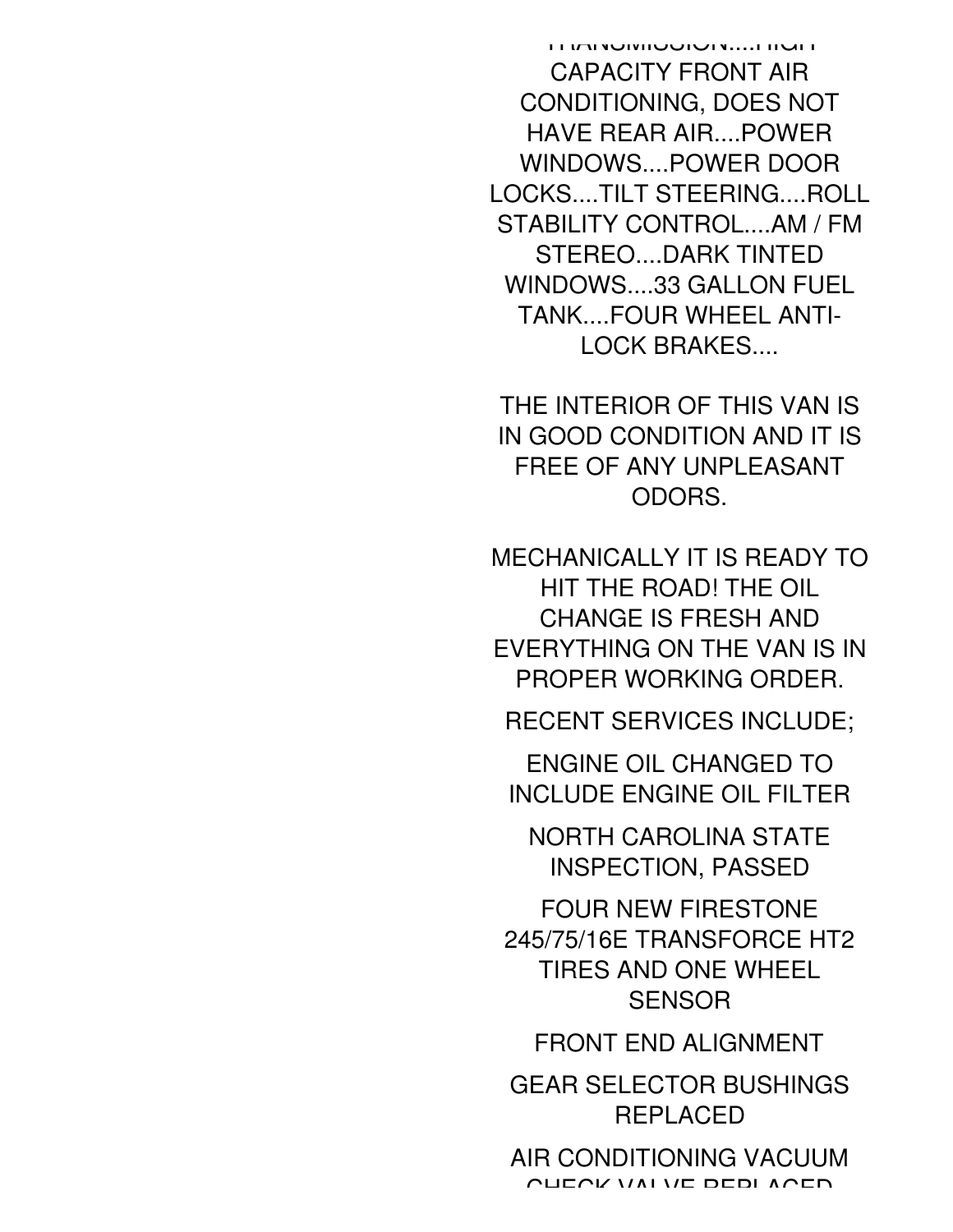CHECK VALVE REPLACED

ALL SYSTEMS CHECKED AND FOUND TO BE OPERATING PROPERLY

THE VAN HAS NOT BEEN WRECKED OR FLOODED, AND THE BODY IS NOT PERFECT BUT IT IS IN GOOD CONDITION.

THIS VEHICLE IS IN ABOVE AVERAGE CONDITION BUT THE ORIGINAL MANUFACTURER'S WARRANTY HAS EXPIRED AND IT IS THEREFORE SOLD AS IS. WE WOULD WELCOME ANY POTENTIAL BUYER'S TO HAVE IT PROFESSIONALLY INSPECTED.

PLEASE GIVE US A CALL AT 704.527.4907 OR SEND AN E MAIL WITH ANY QUESTIONS.

2013 Ford 12 Pass. XL AMERICAN ADVENTURE INC - (704) 527-5454 - View this car on our website at[adventurevans.com/7102499/ebrochure](https://adventurevans.com/vehicle/7102499/2013-ford-12-pass-xl-charlotte-north-carolina-28217/7102499/ebrochure)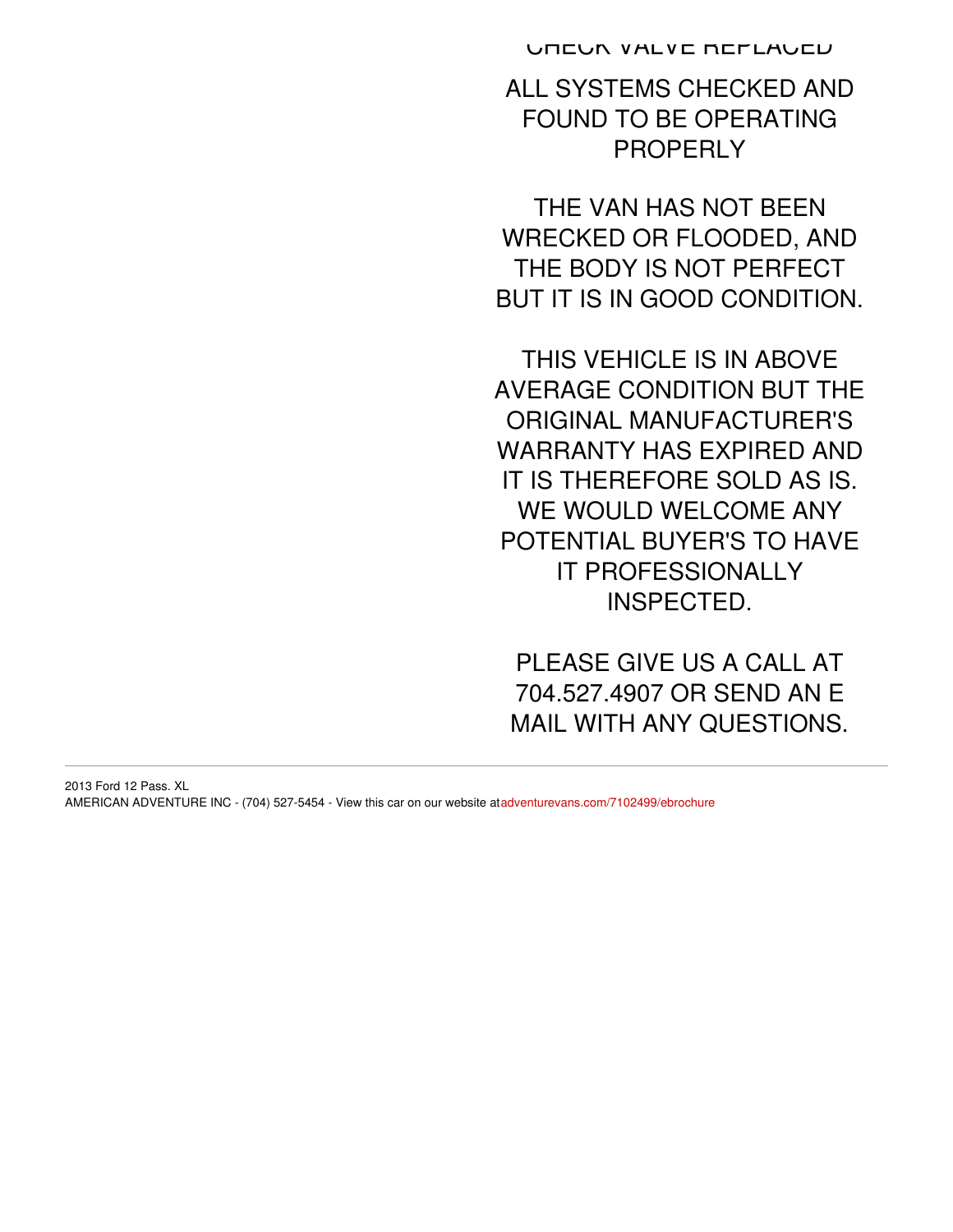

#### 2013 Ford 12 Pass. XL AMERICAN ADVENTURE INC - (704) 527-5454 - View this car on our website at[adventurevans.com/7102499/ebrochure](https://adventurevans.com/vehicle/7102499/2013-ford-12-pass-xl-charlotte-north-carolina-28217/7102499/ebrochure)

### **Installed Options**

#### **Interior**

- (1) 4-passenger 4th row bench seat (2) 3-passenger 2nd & 3rd row bench seats
- (4) 12-volt pwr points-inc: (2) instrument panel, (1) glove box, (1) located rear of driver
- 12-passenger seating- Black cowl side trim panels- Black plastic stepwell pads
- Courtesy light switches for all doors- Dual A-pillar grab handles- Front air conditioning
- Front dome light- Front inboard armrest- Front vinyl bucket seats
- Front vinyl floor covering- Medium flint cloth/vinyl sunvisors- Medium flint coat hooks
- Medium flint full-length acoustical cloth headliner
- Medium flint instrument panel w/tachometer- Medium flint plastic front door trim panels
- Medium flint polypropylene side/rear quarter door trim panels Rear cargo light
- Rear vinyl floor covering
- Slim line color-keyed engine cover console-inc: dual bin stowage, (3) cup holders
- Tilt steering wheel

#### **Exterior**

- 16" x 7" styled steel wheels w/sport wheel covers
- 50/50 hinged swing-out rear cargo door w/172-degree door checks
- 60/40 hinged side cargo door- Aerotype manual mirrors w/spotters & RH convex lens
- Black painted front bumper w/lower black plastic valence- Black painted rear bumper
- Dual sealed beam headlights- Interval windshield wipers
- LT225/75R16E all-season BSW tires- Solar tinted glass- Spare tire and wheel
- Sport wheel covers

#### **Safety**

- (1) 4-passenger 4th row bench seat (2) 3-passenger 2nd & 3rd row bench seats
- (4) 12-volt pwr points-inc: (2) instrument panel, (1) glove box, (1) located rear of driver
- 12-passenger seating- Black cowl side trim panels- Black plastic stepwell pads
- Courtesy light switches for all doors- Dual A-pillar grab handles- Front air conditioning